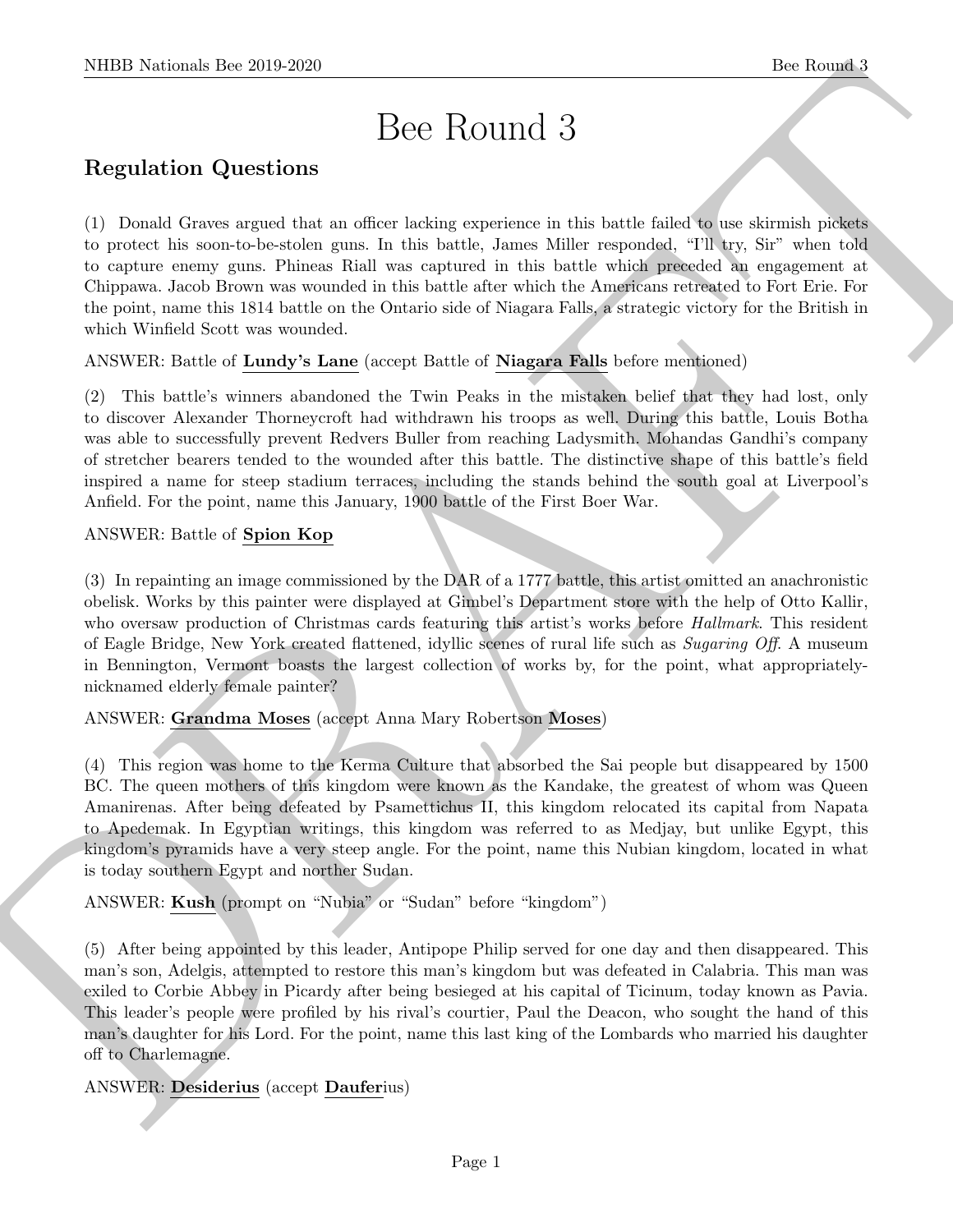NIBB Noticeals line 200 200<br>100 Noticeals line 200 200<br>100 Noticeals line areas line areas line areas line areas of a survivant of a subsection<br>of the respect to the New Berry eighten we will consider the figure point<br>of (6) While staying in Nova Scotia, this person helped rescue the survivors of a shipwreck at Sable Island. In a report to the New Jersey legislature in 1845, this person pointed out the condition of a feeble former judge the legislators used to know as an example of the plight of those like him. This woman served as the Superintendent of Union Army nurses during the Civil War, though she is more famous for inspiring the creation of institutions such as Harrisburg State Hospital. For the point, name this American reformer who improved the conditions of mental asylums.

#### ANSWER: Dorothea Dix

(7) In his best known poem, this man noted that he wanders "o'er the roads of ancient Egypt," after which he "bears the marks of nails." In that poem, written during the Khrushchev Thaw, this author imagined himself variously as "a boy in Belostok," Captain Alfred Dreyfus, and Anne Frank. In 1962, that poem by this man was turned into Symphony Number 13 by Dmitri Shostakovich. This man noted that "no monument stands over" the title location, where Nazis massacred Jews at a ravine in Kiev in 1941. For the point, name this Russian poet of "Babi Yar."

#### ANSWER: Yevgeny Yevtushenko

(8) This leader declared "any stigma and disgrace should forever be removed from the names of [Sacco and Vanzetti]." This leader failed in his promise to dismantle the Metropolitan District Commission, which led to a primary loss to Edward J. King. This leader stoically declined to support the death penalty for a hypothetical murderer of his wife at a debate. This Massachusetts governor was attacked for being soft on crime in the Willie Horton ads. For the point, name this Democrat who lost the 1988 U.S. presidential election to George H. W. Bush.

#### ANSWER: Michael Dukakis

(9) This man's most celebrated discovery should almost certainly be credited to the Spaniards, Diego de Lepe and Vicente Yañez Pinzón. In 1500, this man negotiated to establish a trading post with the Samoothiri of Kozhikode, but trading sabotage and an attack on their facilities caused this man to lead his troops in the Massacre in Calicut. This man's claim on the land he named Ilha de Vera Cruz occurred during a voyage backed by Manuel I. For the point, name this Portuguese explorer credited with discovering Brazil.

#### ANSWER: Pedro Alvares Cabral

(10) This man ordered the Jujuy Exodus and helped propose the Inca Plan to the Congress of Tucumán. A ship named for this man was known as the USS Phoenix and became the second ship after the INS Khukri to be sunk by submarine after World War Two. The Sun carried the headline, "Gotcha," after a ship named for this man was sunk, and later editions of the paper carried the line, "Did 1,200 Argies drown?" For the point, name this man who designed the flag of Argentina and also names a ship sunk in the Falklands War.

#### ANSWER: Manuel Belgrano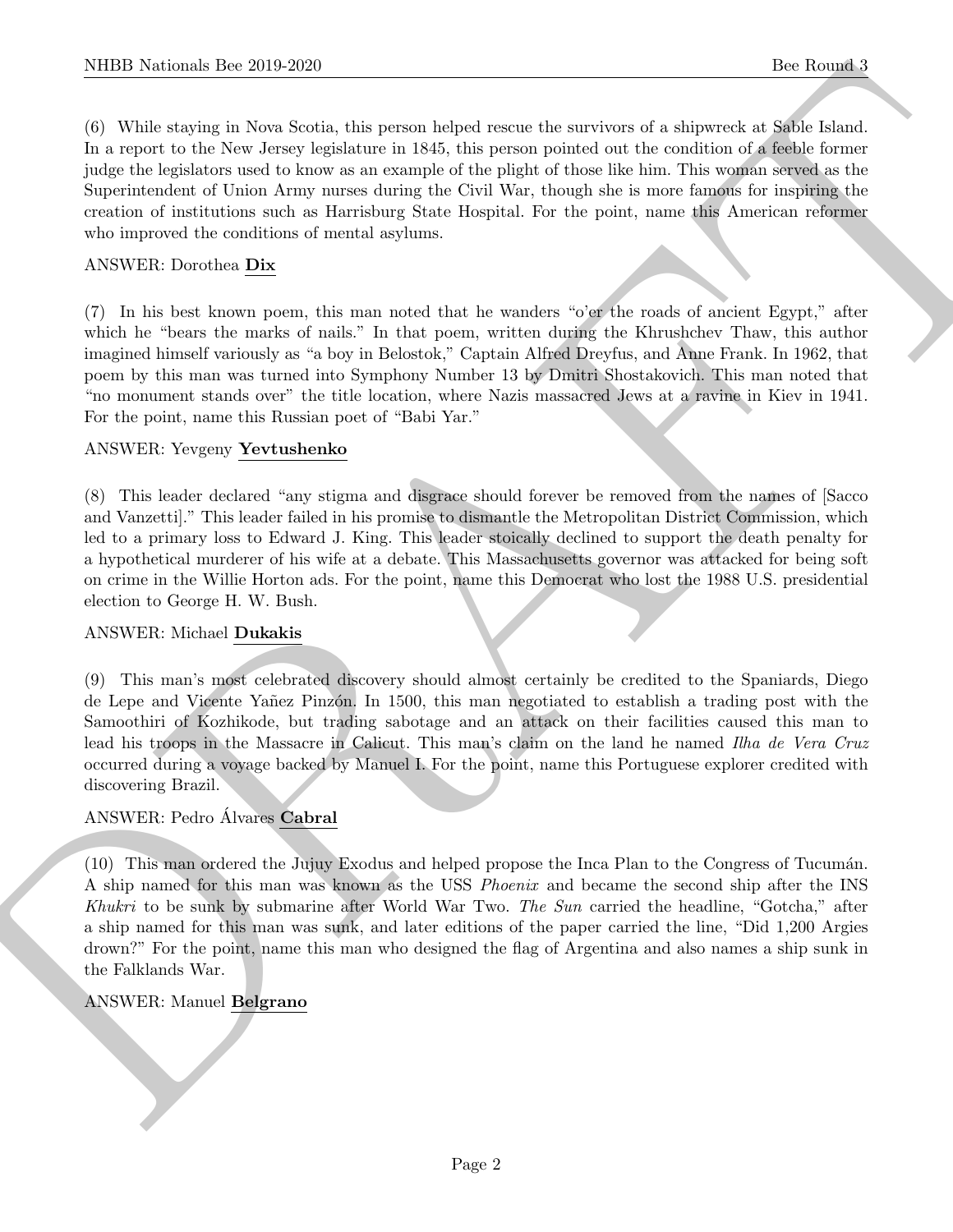(11) This artist's use of cocaine to reduce pain from sickle cell anemia may have led to hallucinations. This artist's albums Someday My Prince Will Come and E.S.P. featured a photo of his wife, Frances Taylor. This musician's first collaboration with John Coltrane was the album Round About Midnight. With Gil Evans, this musician recorded the seminal orchestral jazz album Sketches of Spain. For the point, name this Julliard graduate, a jazz trumpeter who recorded The Birth of the Cool and Kind of Blue.

#### ANSWER: Miles Davis

(12) This man revealed that the "Scruff Face" he punched in a bar fight was Jesse Ventura, who later sued this man's estate. Eddie Ray Routh was sentenced to life in prison after killing this man on a Texas shooting range. This man's wife, Taya, was a consultant on a movie about this man that was directed by Clint Eastwood. An Mk 11 was one of the preferred weapons of this man, nicknamed the "Devil of Ramadi." With more than 150 confirmed kills in Iraq, for the point, name this U.S. Navy Seal who was the subject of the movie American Sniper.

#### ANSWER: Chris Kyle

(13) Mary Curzon, the wife of one holder of this position wore the "Peacock Dress," featuring zardozi embroidery, to the coronation of King Edward VII. The wife of another holder of this position started the Countess of Dufferin Fund after Queen Victoria encouraged her to improve women's healthcare. Her husband, the eighth holder of this position, built the palace now called the Rashtrapati Niwas. For the point, name this British diplomatic position, which existed from 1858 until the end of Lord Mountbatten's term in 1947.

#### ANSWER: Viceroy and Governor-General of India (accept Governor-General of India)

(14) This man identified "dissent" as the proverbial "specter...haunting Eastern Europe" in his essay The Power of the Powerless. This man declared, "We are all responsible, we are guilty," to argue that the expulsion of Germans after World War Two was immoral. This man co-wrote a manifesto that opposed the imprisonment of the band Plastic People of the Universe titled Charter 77. This man's Civic Forum Party was a major force in the Velvet Revolution of 1989. For the point, name this last president of Czechoslovakia and first of the Czech Republic.

#### ANSWER: Václav Havel

NIBB Noticeals line 200 200<br>
The Round C receives the control to the state of the state of states and the state of the state of the state<br>
This arrest channel and the state of the collection and other and the state of the (15) This event inspired a Charles Perrow theory that characterizes certain events as "normal" because of their complexity. John Kemeny led the official commission that concluded that FirstEnergy's organizational procedures were inadequate. This event began when inactive feedwater pumps caused a SCRAM shutdown. The eerily similar film The China Syndrome was in theaters during this event which contaminated the Susquehanna River. For the point, name this 1979 incident during which a Pennsylvania nuclear power plant partially melted down.

#### ANSWER: Three Mile Island accident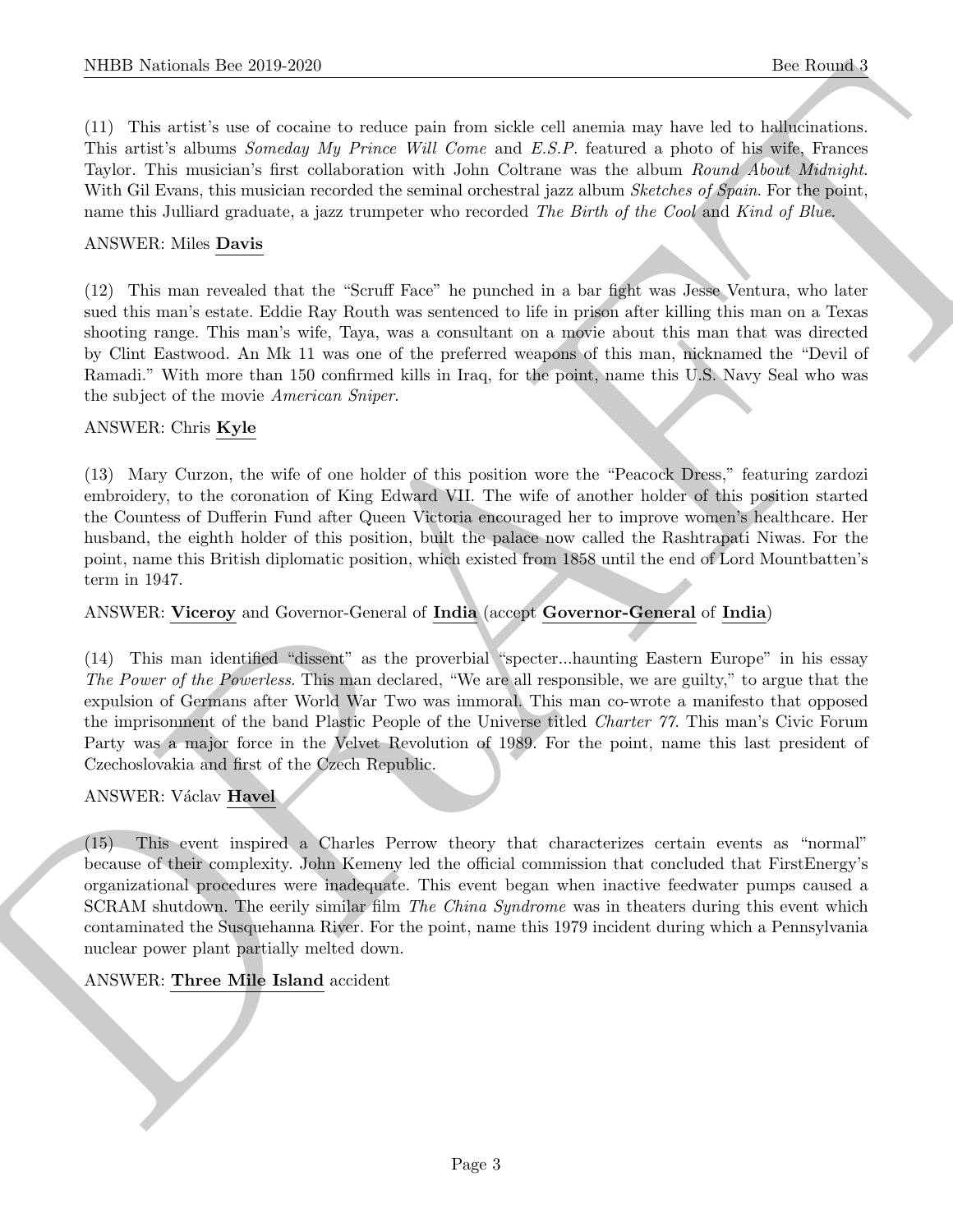NIBB Noticeals line 200 200<br>
100 Roots of a third testichan, For Book of Leet Shoon, contains the shoot of the South of the Shoot school of the state of the state of the state of the state of the state of the state of the (16) One early text in this tradition, The Book of Lord Shang, contains the phrase "Sophistry and cleverness are an aid to lawlessness" and was written by a philosopher who was executed by being pulled apart by horses. Another philosopher from this tradition melted down the swords of peasants to make bells and statues. Those philosophers, Shang Yang and Li Si, both served as officials under an emperor who buried Confucian scholars alive. For the point, name this harsh tradition of Chinese philosophy that influenced Qin Shi Huang.

#### ANSWER: Legalism (accept fajia)

(17) This conflict was preceded by Operation Shredder, a cross border attack on the town of Samu. During this war, one side accidentally attacked the U.S. spy ship, USS Liberty. This conflict was preceded by the closing of the Straits of Tiran in an attempted blockade of Eilat. The Khartoum Resolution's "Three Nos" were adopted following this conflict. This conflict included the occupation of the Golan Heights, Gaza Strip, and Sinai Peninsula. For the point, name this war, which resulted in Israel defeating an Arab alliance in less than one week.

#### ANSWER: Six-Day War (accept Third Arab-Israeli War, accept 1967 Arab-Israeli War, accept June War))

(18) This speech claimed that commissions like "quintets," "sextets," "septets," and "nonets" were all examples of sophistry, and it reminded its audience of one thinker's idea of "the role of the people as the creator of history." This speech, which criticized the Mingrelian Affair and objected to the "affair of the doctor-plotters," claimed that in the 1920s, repression was not used to target followers of Zinoviev and Trotsky. For the point, name this 1956 speech in which the "cult of personality" surrounding Joseph Stalin was denounced by Nikita Khrushchev.

#### ANSWER: Nikita Khrushchev's Secret Speech (accept On the Cult of Personality and its Consequences)

(19) During the Fundamentalist-Modernist Controversy, this lawyer defended Harry Fosdick. This man analyzed the effects of containment in War or Peace. At the Geneva Conference, this diplomat did not recognize the Chinese delegation and refused to shake the hand of Zhou Enlai. This man lobbied for a coup to elevate Carlos Castillo Armas. That coup, known as Operation PBSUCCESS, overthrew Jacobo Arbenz and was backed by the United Fruit Company. For the point, name this Secretary of State under ´ Eisenhower whose brother Allen led the CIA.

#### ANSWER: John Foster Dulles

(20) A delay in movement toward this location may help explain the high casualties James Ledlie's troops faced at the hands of William Mahone's "turkey shoot." Such heavy casualties in this location were described as "the saddest affair...witnessed in [the Civil] war" by Ulysses Grant. Initially creating a gap in the Petersburg defenses, this location was formed with the help of Pennsylvania miners under Ambrose Burnside. A large mineshaft explosion created, for the point, what location that was the namesake of a major Union defeat?

#### ANSWER: The Crater (accept Battle of the Crater)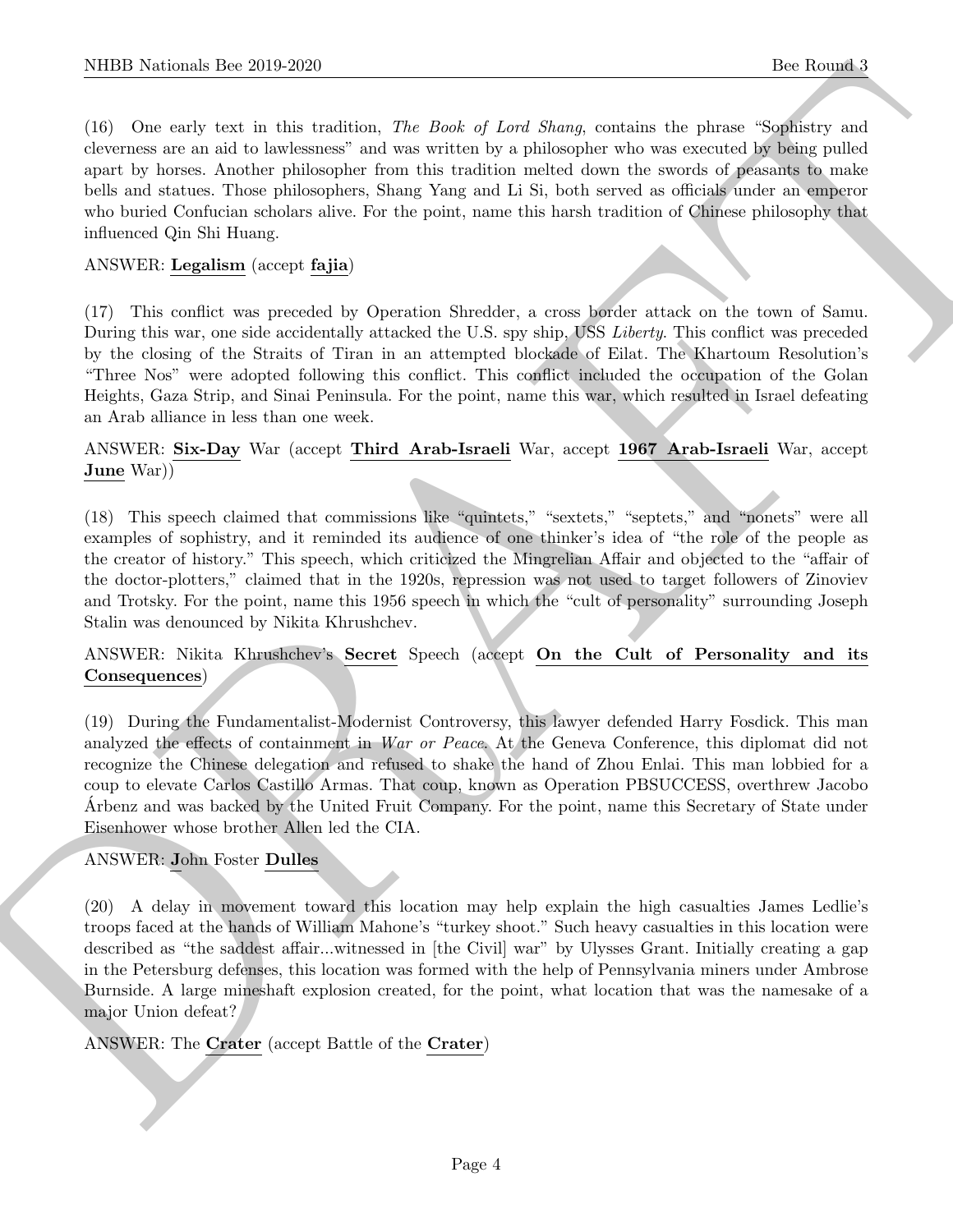(21) One leader with this surname faced a coup from five American mercenaries and former Tuskegee Airman, Alix Pasquet. That leader with this surname agreed to vote for sanctions against Cuba in exchange for aid at the Punta del Este Gathering. Jean-Bertrand Aristide opposed a leader with this surname who led the National Unity Party. One leader with this surname turned on Clement Barbot, who led the brutal Tonton Macoute. For the point, give this surname shared by two Haitian dictators who went by the nicknames "Baby Doc" and "Papa Doc."

#### ANSWER: Duvalier

(22) The title of these people comes from an Old French word meaning "dunce" or "simpleton." These people supported the future king Louis VIII, but the defeat of the French fleet at Dover and the capture of Robert Fitzwalter ended a war named after these people. Simon de Montfort briefly ruled England as a leader of these people, but his defeat to Edward I at Evesham ended the second war named for these people. For the point, name these landowners who forced King John to grant them more rights in the Magna Carta.

ANSWER: English barons (prompt on "nobles," "landowners," or equivalents)

NIBB Noticeals line 200 200<br>
CD Oscie with this answer focal cycle and for the Australian intertains and four line finders of the second of the second of the second of the second of the second of the basis of the basis of (23) This organization's Coit Tower murals in San Francisco were blamed for encouraging the 1934 West Coast Waterfront Strike. Mary McLeon Bethune helped manage this organization's National Youth Administration. This organization's Federal Project Number One created the American Guide Series and an art division headed by Holger Cahill. This organization's largest project was an entity that supplied the South with hydropower, the TVA. For the point, name this New Deal agency that employed millions for public works projects.

#### ANSWER: Works Progress Administration (accept WPA)

(24) A leader of this empire who established a political center in Shewa earned the nickname Wanag Segad, a combination of Ge'ez and Harari terms meaning "To Whom Lions Bow," after defeating Adal sultan Mahfus. This empire's lost medieval capital of Barara was likely destroyed during the 16th and 17th century Great Oromo Migrations. This empire originally expanded from the area around Lake Tana. For the point, name this empire whose founder claimed descent from the last Aksumite king and whose Solomonic Branch is headed today by Zera Yacob Selassie.

ANSWER: Ethiopian Empire (accept Abyssinian Empire)

(25) One novel that chronicles the lives of emigrants from this country begins, "History has failed us, but no matter." That novel, Your Republic is Calling You, centers on an infiltrator living in this country struggling to return home. Another writer from this country is best known for her 16-volume epic story of this country's turbulent 19th and 20th centuries through the lens of a wealthy South Gyeongsang family titled Toji. For the point, name this country whose authors include Han Kang and Pak Kyongni, an East Asian nation whose historical fiction often covers the Chosun Dynasty.

ANSWER: South Korea (accept Korea before Your Republic is Calling You)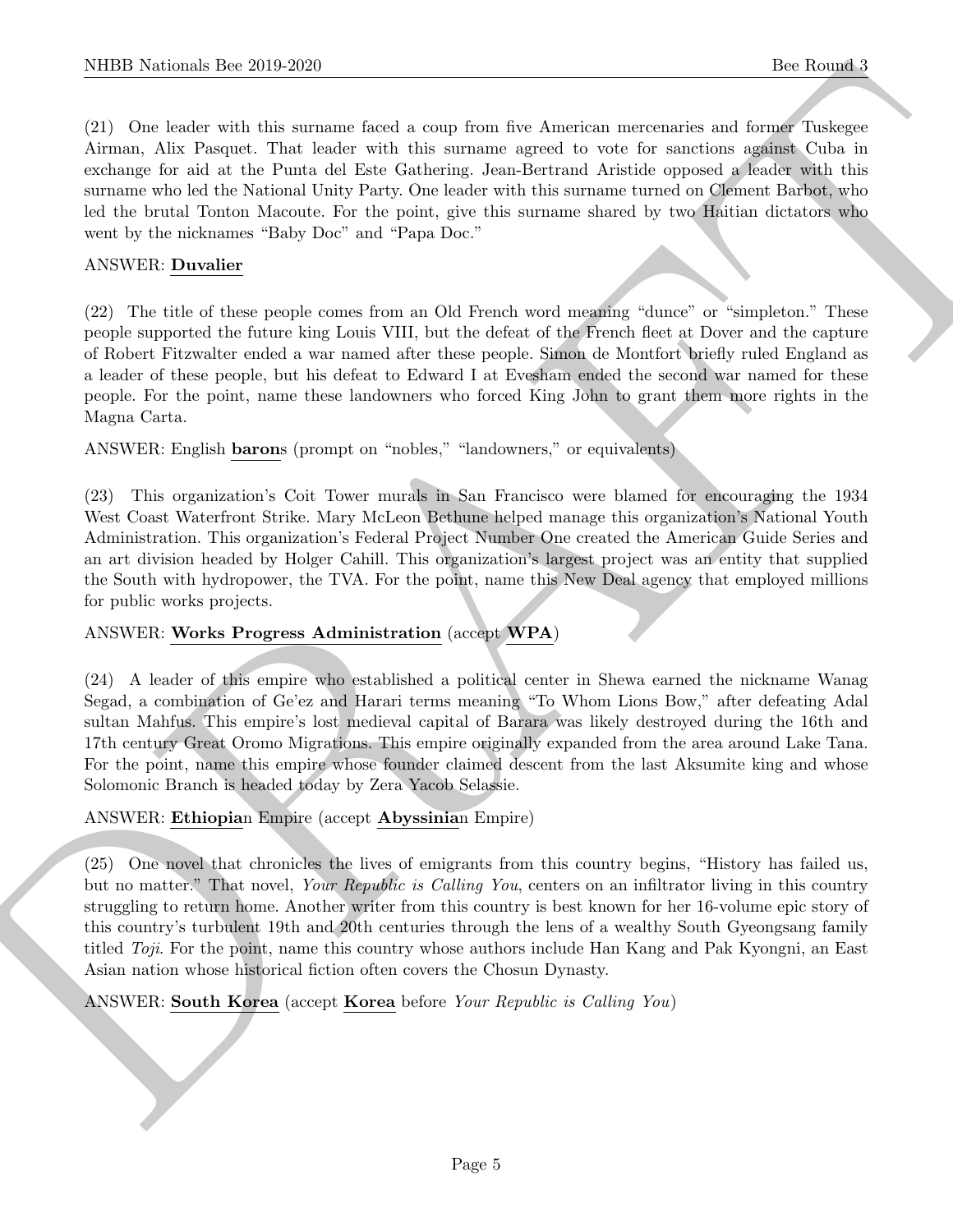(26) Following the passage of this country's Act of Independence, the post of president was filled by Leonid Kravchuk. This country's Security Service, the SBU, was accused of being linked to a neighboring country's mafia during the tenure of Leonid Kuchma whose corrupt actions included attempting to fix an election in favor of Viktor Yanukovych. Flags of a namesake color were waived in Independence Square during this country's Orange Revolution. For the point, name this country from which Russia annexed Crimea.

#### ANSWER: Ukraine

(27) A "Provisional Constitution" written by this leader called for an elected Supreme Court and the death penalty for raping prisoners. An English mercenary named Hugh Forbes threatened to expose this leader's "Secret Six." This leader defeated Henry Clay Pate at the Battle of Black Jack as revenge for the sack of Lawrence. This leader's forces killed slave owners at the Pottawatomie Massacre during Bleeding Kansas. For the point, name this abolitionist who tried to incite a slave rebellion with his raid on Harpers Ferry.

#### ANSWER: John Brown

DRAFT (28) A 2005 excavation at Poros, Kefalonia claimed to have found the tomb of this man. A Robert Bittlestone book titled for "this man" Unbound claims that this man's home was actually on the peninsula of Paliki. According to the lost final work of the Epic Cycle, this man was killed by his son, Telogonus, with a stingray tipped spear. This man's namesake Homeric epic begins with a phrase meaning "the man of twists and turns." For the point, name this father of Telemachus and husband of Penelope, a mythical king of Ithaca.

#### ANSWER: Odysseus (accept Ulysses)

(29) A banner reading "Roll Up - No Chinese" was displayed during this country's violent anti-Chinese Lambing Flat Riots. Philip Cunningham stated, "Death or Liberty" during a rebellion in this country that included fighting in the Second Battle of Vinegar Hill. Lachlan Macquarie became governor of a state in this country following a rebellion led by George Johnson and John Macarthur. The Castle Hill Uprising occurred in, for the point, what country, whose Rum Rebellion deposed William Bligh as governor of New South Wales?

#### ANSWER: Commonwealth of Australia

(30) Before this agreement, Konrad Henlein put forth the Karlsbader Programm. Due to one side's actions before this agreement, that country's own counter-espionage agency tried to overthrow it in the Oster Conspiracy. Even though this agreement concerned their lands, President Edvard Benes of Czechoslovakia was not invited. After this agreement was signed, Neville Chamberlain claimed that this was a "peace for our time." For the point, name this piece of appeasement legislation that gave Nazi Germany the Sudetenland.

#### ANSWER: Munich Agreement (accept Munich Betrayal)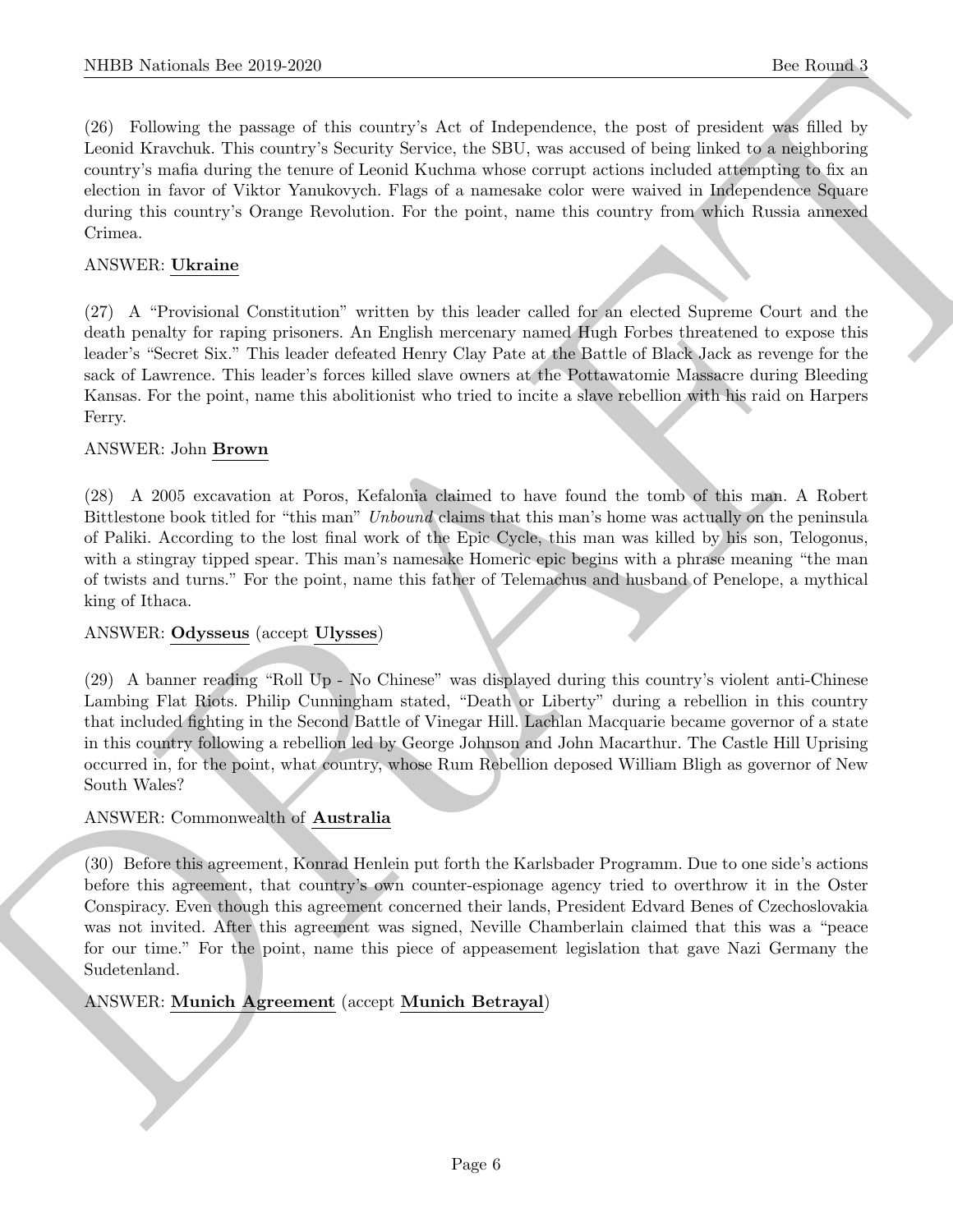NIBB Noticeals line 200 200<br>
16: Rooms a line of the Capital Wilson Felterson data; a way found two the Rooms and<br>
16: The chapter and the Capital Wilson Felterson data; a way found two the Blue Plats as Noticeal<br>
17: One (31) This group ambushed Captain William Fetterman during a war fought over the Bozeman Trail. To the disagreement of the Cheyenne, this group gained exclusive rights to the Black Hills in exchange for safe passage on the Oregon Trail in the Treaty of Fort Laramie. In a noted victory, this tribe allied with the Arapaho and Cheyenne to annihilate a US army before General Alfred Terry's forces arrived. This tribe defeated General Custer at that victory, the Battle of Little Bighorn. For the point, name this Native American tribe that was led by Crazy Horse and Sitting Bull.

ANSWER: Lakota Sioux (accept either or both underlined words)

(32) To stop Muslims from joining this event, Abdul Hamid II sent in a man named Enver Pasha. Clemens von Ketteler executed a boy in this event during which the Kansu Braves won the Battle of Langfang. The Legations of the U.K. and other European nations were besieged in this event, during which the Hanlin Library was burned. Despite the objections of Yikuang, the Empress Dowager Cixi declared war through Imperial Decree. Eventually won by the Eight-Nation Alliance, for the point, name this anti-Western uprising in China.

#### ANSWER: Boxer Rebellion (accept Boxer Uprising, accept Yihetuan Movement)

(33) In the Appeal of 18 June, this man encouraged his country to keep fighting. This man shocked his allies in 1958 by creating the *force de frappe* as a countervalue deterrence. This man disappointed some supporters by signing the Evian Accords in 1962 with the Front de Libération Nationale. This man resigned as Chairman of the Provisional Government in 1946, but returned twelve years later to serve as prime minister before being elected president of France in 1959. Name this man, voted the "Greatest Frenchman of All Time" by France 2 viewers in 2005.

#### ANSWER: Charles de Gaulle

(34) This person is alphabetically the first namesake of the maximum limit of mass in a neutron star. Leslie Groves appointed this man to his most notable position despite connections to the Communist Party which caused his security clearance to be revoked by the AEC. This man is known for quoting the Bhagavad Gita, when he said, "Now I am become death, the destroyer of worlds" upon watching the Trinity test. For the point, name this scientist who directed Project Y, also known as the Los Alamos Laboratory, during the Manhattan Project.

#### ANSWER: J(ulius) Robert Oppenheimer

(35) The Supreme Court ruled that Wisconsin could not nullify a part of this bill in Ableman v. Booth. In anticipation of this bill's consequences, the Nashville Convention was held. Senator William Seward argued against this bill on the basis of a "higher law than the Constitution." This agreement, supported by President Fillmore and brokered by Stephen Douglas and Henry Clay, admitted California to the Union in exchange for revision to the Fugitive Slave Act. For the point, name this successor to the Missouri Compromise that postponed secession.

ANSWER: Compromise of 1850 (anti-prompt on "Fugitive Slave Act" or "Fugitive Slave Law" before "admitted")